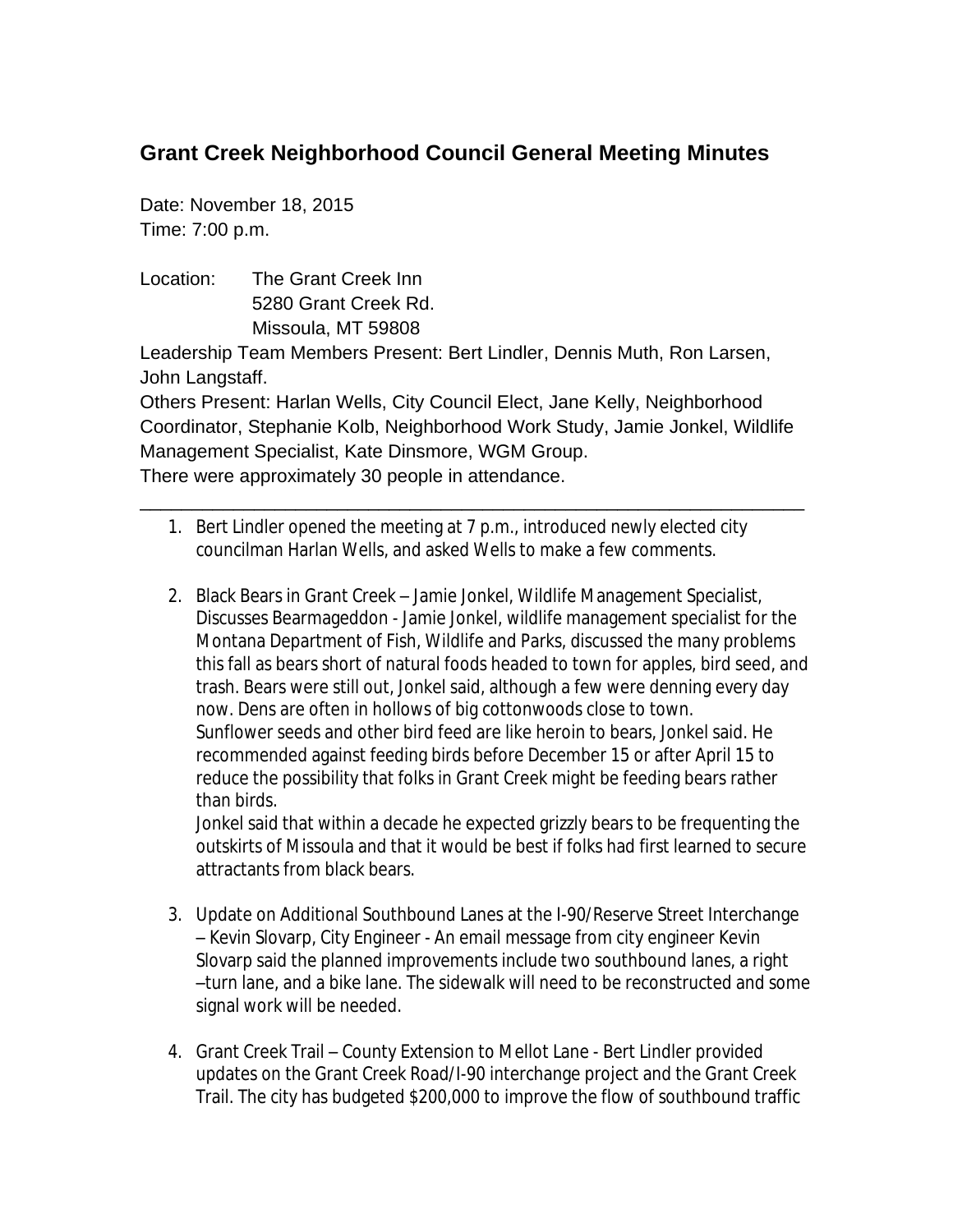on Grant Creek Road through the interchange. The Montana Department of Transportation is working to incorporate the project into its plans. If everything falls into place, construction could begin as early as 2017.

Missoula County has awarded a contract for extending the Grant Creek Trail to Western Excavating, the company that's building the Missoula to Lolo trail. The four-fifths of a mile extension begins at the city-county line and goes to Mellot Lane.

The project to build the last few hundred feet of the Grant Creek Trail in the city goes out for bid on November 29. The project is supposed to be completed by May 15.

The audience gave a round of applause for completion in a single day of the guardrail along the Grant Creek Trail.

- 5. Scott Street Redevelopment Plan Change Coming to the Neighborhood Jeremy Keene, WGM Group – Kate Dinsmore presented for Jeremy Keene. She gave an update on the Scott Street Redevelopment Plan.
- 6. Request for approval by Community Forum and City Council for Grant Creek Boundary modification to add Windsor Park Phases 1-7; Northgate Development Park; East of Grant Creek to the Grant Creek Neighborhood Council - Jane Kelly, the city's neighborhood coordinator, discussed the problem of neighborhoods that have been annexed into the city without being assigned to neighborhood councils. Several such neighborhoods are within the Grant Creek Neighborhood Council's area.

John Hendrickson moved that the Grant Creek Neighborhood Council recommend that the newly annexed portion of Glen Eagle be part of the Grant Creek Neighborhood Council. Brian Walter seconded the motion, which passed unanimously by voice vote.

- 7. New Business None
- 8. Public comment on non-agenda items Becca Boslough, a waste reduction educator and energy corps service member from Home ReSource, spoke about the Zero Waste Missoula program and the opportunities to reuse construction materials at Home ReSource or to have Home Resource involved in the deconstruction of structures so that as much of the materials as possible could be reused.

The problem of poor telephone service in Grant Creek was discussed. Residents need to complain if their service isn't adequate, said Brian Daigle, who has worked in the telecommunications industry.